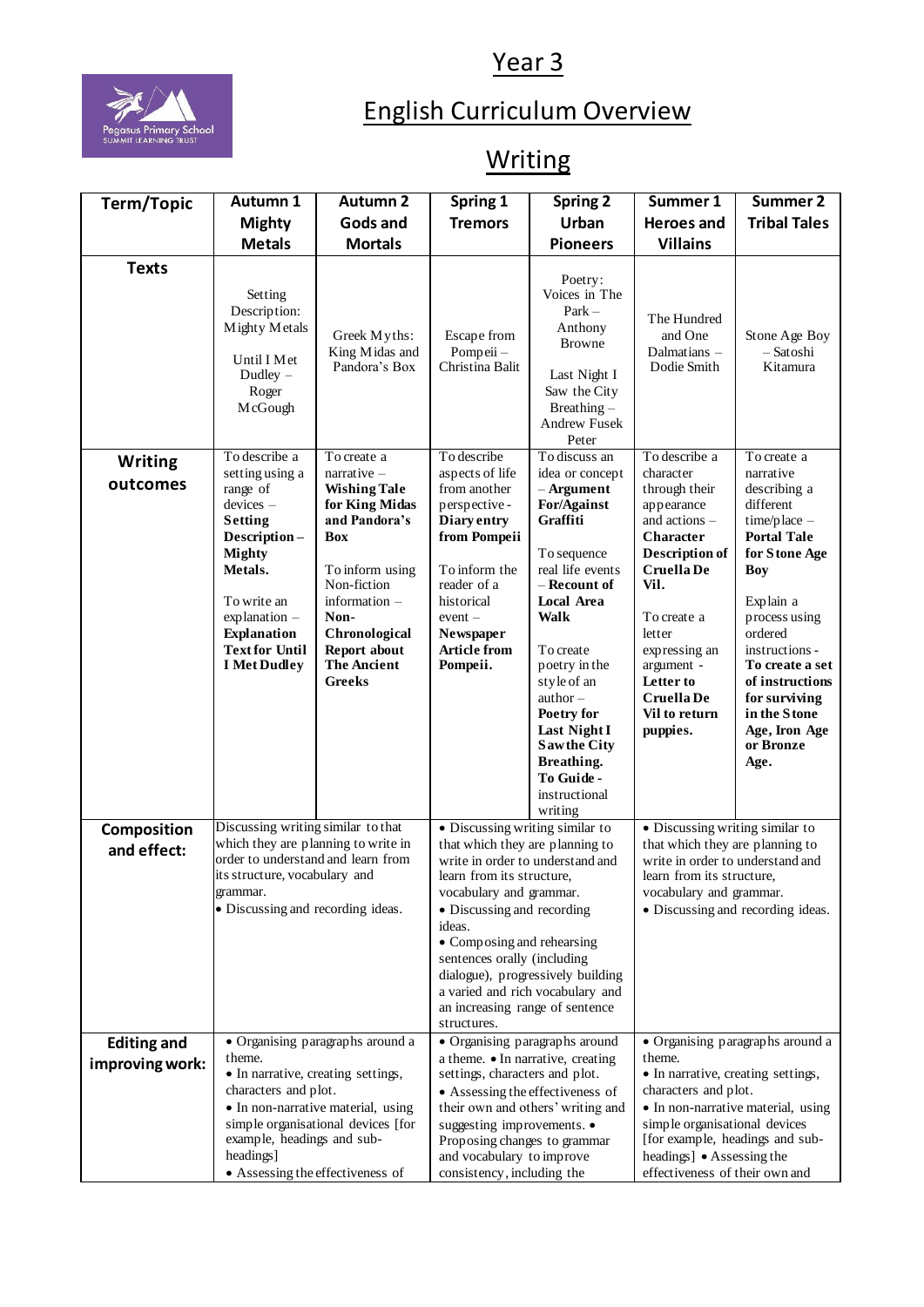|                     | their own and others' writing and                                          | accurate use of pronouns in                                       | others' writing and suggesting                                       |  |
|---------------------|----------------------------------------------------------------------------|-------------------------------------------------------------------|----------------------------------------------------------------------|--|
|                     | suggesting improvements. •<br>Proposing changes to grammar and             | sentences.                                                        | improvements.<br>• Proposing changes to grammar                      |  |
|                     | vocabulary to improve                                                      |                                                                   | and vocabulary to improve                                            |  |
|                     | consistency, including the accurate                                        |                                                                   | consistency, including the                                           |  |
|                     | use of pronouns in sentences.                                              |                                                                   | accurate use of pronouns in                                          |  |
|                     |                                                                            |                                                                   | sentences.                                                           |  |
| <b>Grammar</b> and  | Use and understand the                                                     | Use and understand the                                            | Use and understand the                                               |  |
| punctuation:        | grammatical terminology in<br>English Appendix 2 Pg 66-67:                 | grammatical terminology in<br>English Appendix 2 Pg 66-67:        | grammatical terminology in<br>English Appendix 2 Pg 66-67:           |  |
|                     | • using the present perfect form of                                        | · word families based on                                          | • word families based on                                             |  |
|                     | verbs instead of the simple past                                           | common words showing how                                          | common words showing how                                             |  |
|                     | tense [He has gone out to play                                             | words are related in form and                                     | words are related in form and                                        |  |
|                     | instead of He went out to play]                                            | meaning [solve, solution, solver,                                 | meaning [solve, solution, solver,                                    |  |
|                     | • formation of nouns using a range                                         | dissolve, insoluble]                                              | dissolve, insoluble]                                                 |  |
|                     | of prefixes [super-, anti-, auto-]                                         | • Extending the range of                                          | • Extending the range of                                             |  |
|                     | • correct use of a or an                                                   | sentences with more than one                                      | sentences with more than                                             |  |
|                     | • Develop their understanding of                                           | clause by using a wider range of<br>conjunctions, including when, |                                                                      |  |
|                     | the concepts set out in English<br>Appendix 2 when discussing their        | if, because, although.                                            |                                                                      |  |
|                     | writing: Preposition, conjunction,                                         | • Choosing nouns or pronouns                                      |                                                                      |  |
|                     | Word family, prefix, Clause,                                               | appropriately for clarity and                                     |                                                                      |  |
|                     | subordinate clause, Direct speech,                                         | cohesion and to avoid repetition                                  |                                                                      |  |
|                     | Consonant, consonant letter,                                               | Express time, place and cause                                     |                                                                      |  |
|                     | vowel, vowel letter, Inverted                                              | using conjunctions [when,                                         |                                                                      |  |
|                     | commas, adverb. • Extending the<br>range of sentences with more than       | before, after, while, so,<br>because], adverbs [then, next,       |                                                                      |  |
|                     | one clause by using a wider range                                          | soon, therefore,], or prepositions                                |                                                                      |  |
|                     | of conjunctions, including when, if,                                       | [ before, after, during, in,                                      |                                                                      |  |
|                     | because, although.                                                         | because of.                                                       |                                                                      |  |
| <b>Spelling</b>     | Spelling - see English Appendix 1                                          | Spelling – see English Appendix                                   | Spelling – see English Appendix                                      |  |
|                     | Pg 49-55                                                                   | 1 Pg 49-55                                                        | 1 Pg 49-55                                                           |  |
|                     | • Spell further homophones.                                                | • Place the possessive                                            | • Place the possessive apostrophe                                    |  |
|                     | • Spell words that are often<br>misspelt                                   | apostrophe accurately in words<br>with regular plurals [for       | accurately in words with regular<br>plurals [for example, girls',    |  |
|                     | • Place the possessive apostrophe                                          | example, girls', boys'] and in                                    | boys'] and in words with                                             |  |
|                     | accurately in words with regular                                           | words with irregular plurals [for                                 | irregular plurals [for example,                                      |  |
|                     | plurals [for example, girls', boys']                                       | example, children's] The $/t$                                     | children's]                                                          |  |
|                     | and in words with irregular plurals                                        | sound spelt y elsewhere than at                                   | • Write from memory simple                                           |  |
|                     | [for example, children's]                                                  | the end of words e.g. myth, gym                                   | sentences, dictated by the                                           |  |
|                     | • Use further prefixes and suffixes                                        | (homework) The sound spelt ou<br>e.g. young, touch Words with the | teacher, that include words and<br>punctuation taught so far. Words  |  |
|                     | and understand how to add them<br>Use further prefixes and suffixes        | /k/ sound spelt ch (Greek in                                      | ending with the $/g$ sound spelt –                                   |  |
|                     | and understand how to add them                                             | origin) e.g. scheme, chorus                                       | gue and the $/k/$ sound spelt -que                                   |  |
|                     | what is a root word? Adding                                                | (HW) Words with the sound                                         | (French in origin) e.g. league                                       |  |
|                     | suffixes beginning with vowel                                              | spelt ch (mostly French in                                        | (HW) Words with the /s/ sound                                        |  |
|                     | letters to words of more than one                                          | origin) e.g. chef, chalet (HW)                                    | spelt sc (Latin in origin) e.g.                                      |  |
|                     | syllable e.g. forgotten The suffix -<br>ation e.g.information The suffix - | Words with endings sounding<br>like (- sure, -ture) e.g. measure, | science (HW) Words with the /ei/<br>sound spelt ei, eigh, or ey e.g. |  |
|                     | ly e.g. sadly The suffix -ous e.g.                                         | nature Endings which sound like                                   | weigh Recap on prefixes and                                          |  |
|                     | poisonous Prefixes - dis, mis, in,                                         | division Endings which sound                                      | suffixes                                                             |  |
|                     | un e.g disappoint Prefixes $-$ il, im,                                     | like $-tion$ , $-sion$ , $-sion$ , $-cian$                        |                                                                      |  |
|                     | ir, re sub, inter, super anti auto                                         | e.g. invention • Use the first two                                |                                                                      |  |
|                     | • Use the first two or three letters                                       | or three letters of a word to                                     |                                                                      |  |
|                     | of a word to check its spelling in a                                       | check its spelling in a dictionary.<br>• Write from memory simple |                                                                      |  |
|                     | dictionary. • Write from memory<br>simple sentences, dictated by the       | sentences, dictated by the                                        |                                                                      |  |
|                     | teacher, that include words and                                            | teacher, that include words and                                   |                                                                      |  |
|                     | punctuation taught so far.                                                 | punctuation taught so far.                                        |                                                                      |  |
| <b>Speaking and</b> | • Read aloud their own writing, to                                         | • Read aloud their own writing,                                   | • Read aloud their own writing,                                      |  |
| listening/          | a group or the whole class, using                                          | to a group or the whole class,                                    | to a group or the whole class,                                       |  |
| Drama:              | appropriate intonation and                                                 | using appropriate intonation and                                  | using appropriate intonation and                                     |  |
|                     | controlling the tone and volume so                                         | controlling the tone and volume                                   | controlling the tone and volume                                      |  |
|                     | that the meaning is clear.                                                 | so that the meaning is clear.                                     | so that the meaning is clear.                                        |  |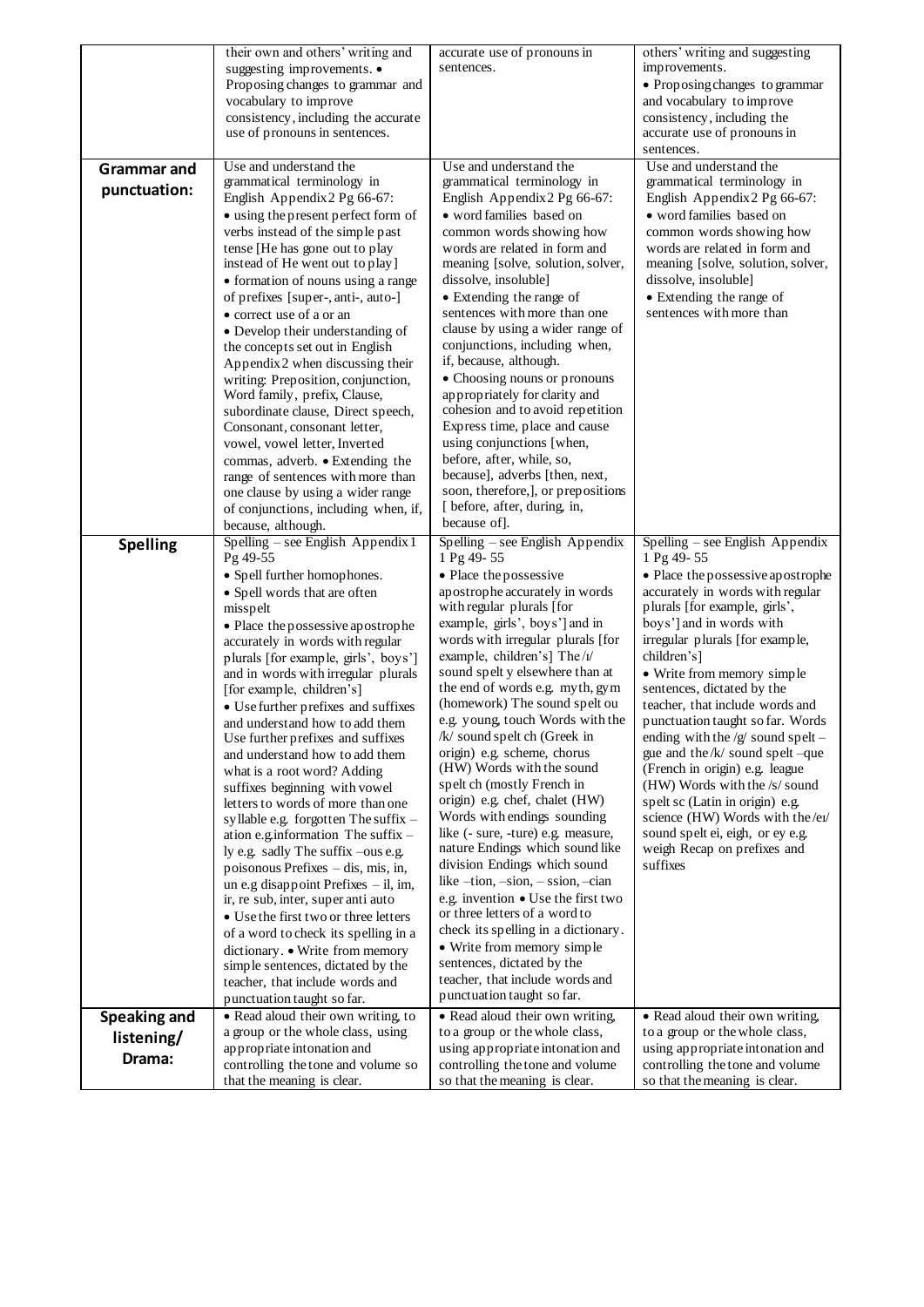## Reading

| Term/Topic                       | Autumn 1                                                                                                                                                                                                                                                                                                                                                                                                                                                                                                                                                                                                               | <b>Autumn 2</b>                                       | Spring 1                                                                                                                                                                                                                                                                                                           | <b>Spring 2</b>                                                                                        | Summer 1                                                                                                                                                                                                                                                                                                                           | Summer 2                                                                                                                                  |
|----------------------------------|------------------------------------------------------------------------------------------------------------------------------------------------------------------------------------------------------------------------------------------------------------------------------------------------------------------------------------------------------------------------------------------------------------------------------------------------------------------------------------------------------------------------------------------------------------------------------------------------------------------------|-------------------------------------------------------|--------------------------------------------------------------------------------------------------------------------------------------------------------------------------------------------------------------------------------------------------------------------------------------------------------------------|--------------------------------------------------------------------------------------------------------|------------------------------------------------------------------------------------------------------------------------------------------------------------------------------------------------------------------------------------------------------------------------------------------------------------------------------------|-------------------------------------------------------------------------------------------------------------------------------------------|
|                                  | <b>Mighty</b>                                                                                                                                                                                                                                                                                                                                                                                                                                                                                                                                                                                                          | Gods and                                              | <b>Tremors</b>                                                                                                                                                                                                                                                                                                     | Urban                                                                                                  | <b>Heroes</b> and                                                                                                                                                                                                                                                                                                                  | <b>Tribal Tales</b>                                                                                                                       |
|                                  | <b>Metals</b>                                                                                                                                                                                                                                                                                                                                                                                                                                                                                                                                                                                                          | <b>Mortals</b>                                        |                                                                                                                                                                                                                                                                                                                    | <b>Pioneers</b>                                                                                        | <b>Villains</b>                                                                                                                                                                                                                                                                                                                    |                                                                                                                                           |
| <b>Texts</b>                     | The Iron Man<br>$-$ Ted Hughes                                                                                                                                                                                                                                                                                                                                                                                                                                                                                                                                                                                         | <b>Here Comes</b><br>Hercules -<br>Stella<br>Tarakson | <b>Escape From</b><br>Pompeii-<br>Christina Balit                                                                                                                                                                                                                                                                  | Scribbleboy -<br>Philip Ridley                                                                         | $M$ atilda –<br>Roald Dahl                                                                                                                                                                                                                                                                                                         | Stig of The<br>Dump - Clive<br>King                                                                                                       |
| <b>Reading: Word</b><br>reading: | Revisit Phase 6 - read words up<br>to Phase 6.<br>• Read words with common<br>prefixes.<br>• Recognise all alternatives<br>graphemes for phonemes up to<br>Phase 6.<br>• Read further exception words,<br>noting the unusual<br>correspondence between spelling<br>and sound, and where these occur<br>in the word. (See year 3 and 4<br>word list in appendix 2)<br>• Uses appropriate intonation,<br>tone and volume when reading<br>aloud to make the meaning clear<br>to the audience.<br>• Demonstrates a positive<br>attitude to reading by frequently<br>reading for pleasure, both fiction<br>and non-fiction. |                                                       | Fluently and effortlessly reads a<br>range of age appropriate texts,<br>including novels, stories, plays,<br>poetry, non-fiction, reference<br>books and text books.<br>• Use knowledge of root words,<br>prefixes and suffixes from<br>appendix 1 to read aloud and to<br>understand the meaning of new<br>words. |                                                                                                        | · Use knowledge of root words,<br>prefixes and suffixes from appendix<br>1 to read aloud and to understand<br>the meaning of new words. • Read<br>further exception words, noting the<br>unusual correspondence between<br>spelling and sound, and where these<br>occur in the word. (See year 3 and 4<br>word list in appendix 2) |                                                                                                                                           |
| Comprehension:                   | Domain focus: 2a, 2b, 2e<br>Skills focus:<br>Fact retrieval<br>Find and Copy (Word and<br>Phrase)<br>Multiple Choice                                                                                                                                                                                                                                                                                                                                                                                                                                                                                                   |                                                       | Domain focus: 2a, 2b, 2d, 2e<br>Skills focus:<br>Fact retrieval<br>Choosing sentences to show<br>ideas.<br>Multiple Choice                                                                                                                                                                                         |                                                                                                        | Domain Focus: 2a, 2b, 2c, 2d, 2e,<br>$2f$ , $2g$ , $2h$<br>Skills focus:<br><b>Justifying Answers</b><br>Mixed Domain Questions<br>Multiple Choice                                                                                                                                                                                 |                                                                                                                                           |
| Decoding                         | True and False<br>• Read many common exception<br>words fluently.                                                                                                                                                                                                                                                                                                                                                                                                                                                                                                                                                      |                                                       | Presentation of Ideas<br>• Use knowledge of root words,<br>suffixes and prefixes to read and<br>understand new words                                                                                                                                                                                               |                                                                                                        | True and False<br>• Read out loud confidently,<br>understanding how to use a range of<br>punctuation                                                                                                                                                                                                                               |                                                                                                                                           |
| <b>Meaning</b>                   | · Discuss words and phrases that<br>capture the reader's interest and<br>imagination (2a)                                                                                                                                                                                                                                                                                                                                                                                                                                                                                                                              |                                                       |                                                                                                                                                                                                                                                                                                                    | • Use a dictionary to clarify the<br>meaning of unknown words (2b)<br>tension $(2g)$<br>meaning $(2g)$ |                                                                                                                                                                                                                                                                                                                                    | • Comment on the choice of<br>language to create moods and build<br>· Identify how language, structure,<br>and presentation contribute to |
| Understanding                    | • Locate information using<br>skimming, scanning and text<br>marking<br>• Answer retrieval questions on a<br>text<br>Using skimming, scanning and<br>text marking (2b)                                                                                                                                                                                                                                                                                                                                                                                                                                                 |                                                       | • Recognize a range of<br>organizational features to locate<br>information, such as labels,<br>diagrams and contents (2f)<br>• Ask questions to improve my<br>understanding of a text                                                                                                                              |                                                                                                        | • Identify the main ideas in a text<br>and summarise these (2c)<br>· Identify the features of different<br>text types $(2f)$                                                                                                                                                                                                       |                                                                                                                                           |
| <b>Detecting</b>                 | · Justify inferences with evidence<br>from the text $(2d)$<br>• Predict what might happen<br>from details stated and implied<br>(2e)                                                                                                                                                                                                                                                                                                                                                                                                                                                                                   |                                                       | • Draw inferences, such as<br>characters' feelings, thoughts<br>and motives from their actions                                                                                                                                                                                                                     |                                                                                                        | • Justify predictions with evidence<br>from the text $(2e)$                                                                                                                                                                                                                                                                        |                                                                                                                                           |
| Connecting                       | • Retell some of the stories that I<br>am familiar with orally                                                                                                                                                                                                                                                                                                                                                                                                                                                                                                                                                         |                                                       | • Identify books that are<br>structured in different ways and<br>for a range of purposes $(2c)$<br>• M ake comparisons within and<br>across a text (2h)<br>· Start to recognize some                                                                                                                               |                                                                                                        | · Begin to identify and comment on<br>different points of view in the text<br>· Recognize different forms of<br>poetry and prepare to read them<br>aloud.<br>• Make connections between books                                                                                                                                      |                                                                                                                                           |